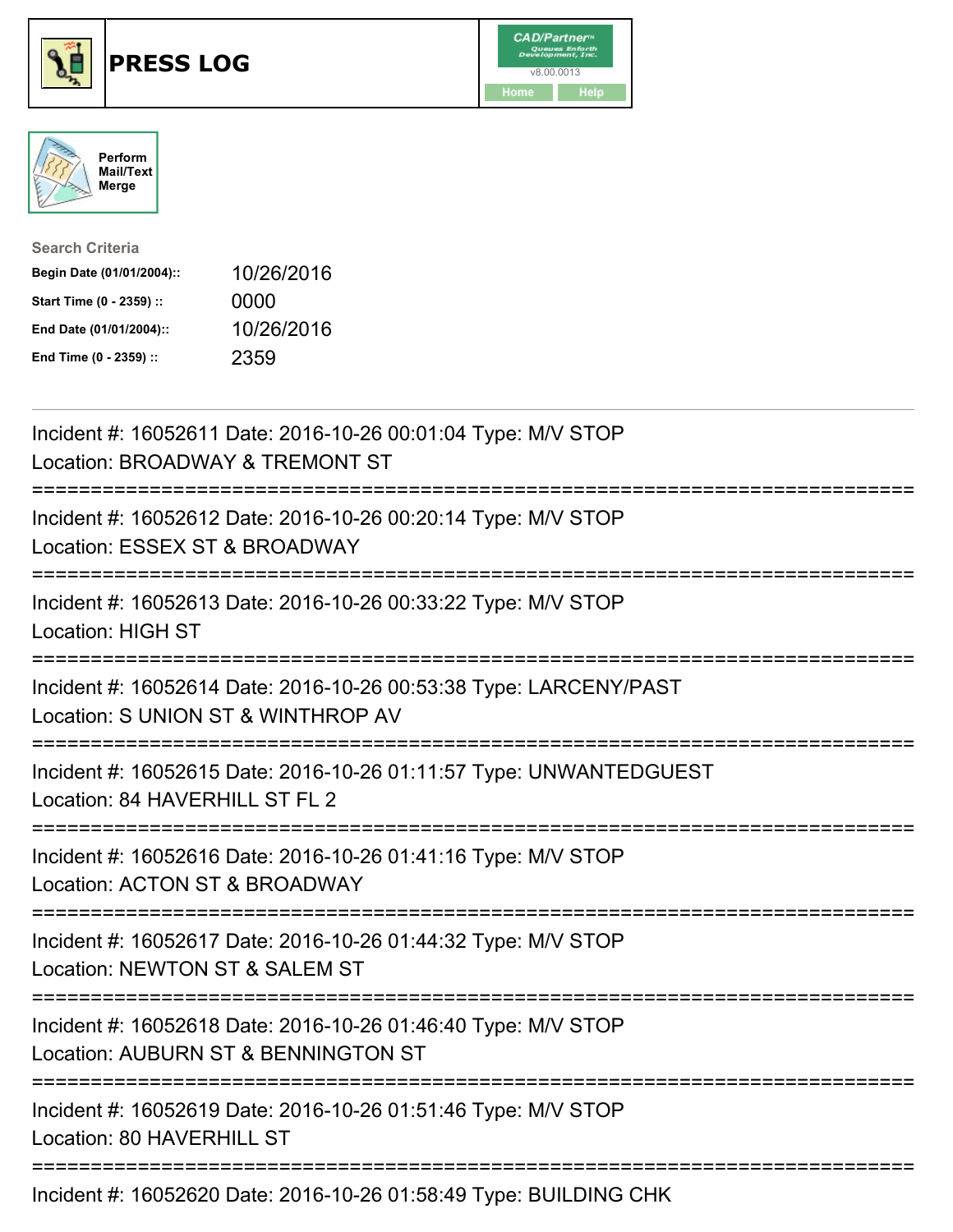| Location: ARONS FURNITURE / 50 ESSEX ST                                                                                 |
|-------------------------------------------------------------------------------------------------------------------------|
| Incident #: 16052621 Date: 2016-10-26 02:02:18 Type: EXTRA SURVEIL<br>Location: 12 PROSPECT CT                          |
| Incident #: 16052622 Date: 2016-10-26 02:14:50 Type: M/V STOP<br>Location: 700 ESSEX ST                                 |
| Incident #: 16052623 Date: 2016-10-26 02:17:19 Type: BUILDING CHK<br>Location: MULTIBUSINESS / 700 ESSEX ST             |
| -------------------<br>Incident #: 16052624 Date: 2016-10-26 02:19:05 Type: DISTURBANCE<br>Location: 50 MARSTON ST FL 2 |
| Incident #: 16052625 Date: 2016-10-26 02:37:45 Type: ALARMS<br>Location: GANGE REALTY/SUNTAK FOODS / 273 PROSPECT ST    |
| Incident #: 16052626 Date: 2016-10-26 02:42:49 Type: BUILDING CHK<br>Location: 311 LOWELL ST                            |
| Incident #: 16052627 Date: 2016-10-26 02:52:02 Type: ASSSIT OTHER PD<br>Location: LAWRENCE ST & SARATOGA ST             |
| Incident #: 16052628 Date: 2016-10-26 03:09:49 Type: BUILDING CHK<br>Location: ARACELIS BEAUTY SALON / 210 LAWRENCE ST  |
| Incident #: 16052629 Date: 2016-10-26 03:11:44 Type: M/V STOP<br>Location: LAWRENCE ST & SARATOGA ST                    |
| Incident #: 16052630 Date: 2016-10-26 03:16:33 Type: BUILDING CHK<br>Location: ONE STOP MARKET / 136 ESSEX ST           |
| Incident #: 16052631 Date: 2016-10-26 03:23:27 Type: M/V STOP<br>Location: S BROADWAY & SHATTUCK ST                     |
| Incident #: 16052632 Date: 2016-10-26 03:25:40 Type: BUILDING CHK<br>Location: 62 WATER ST                              |
| Incident #: 16052633 Date: 2016-10-26 03:25:54 Type: ALARMS<br>Location: TD BANKNORTH MA / 305 S BROADWAY               |
| Incident #: 16052634 Date: 2016-10-26 03:27:32 Type: BUILDING CHK                                                       |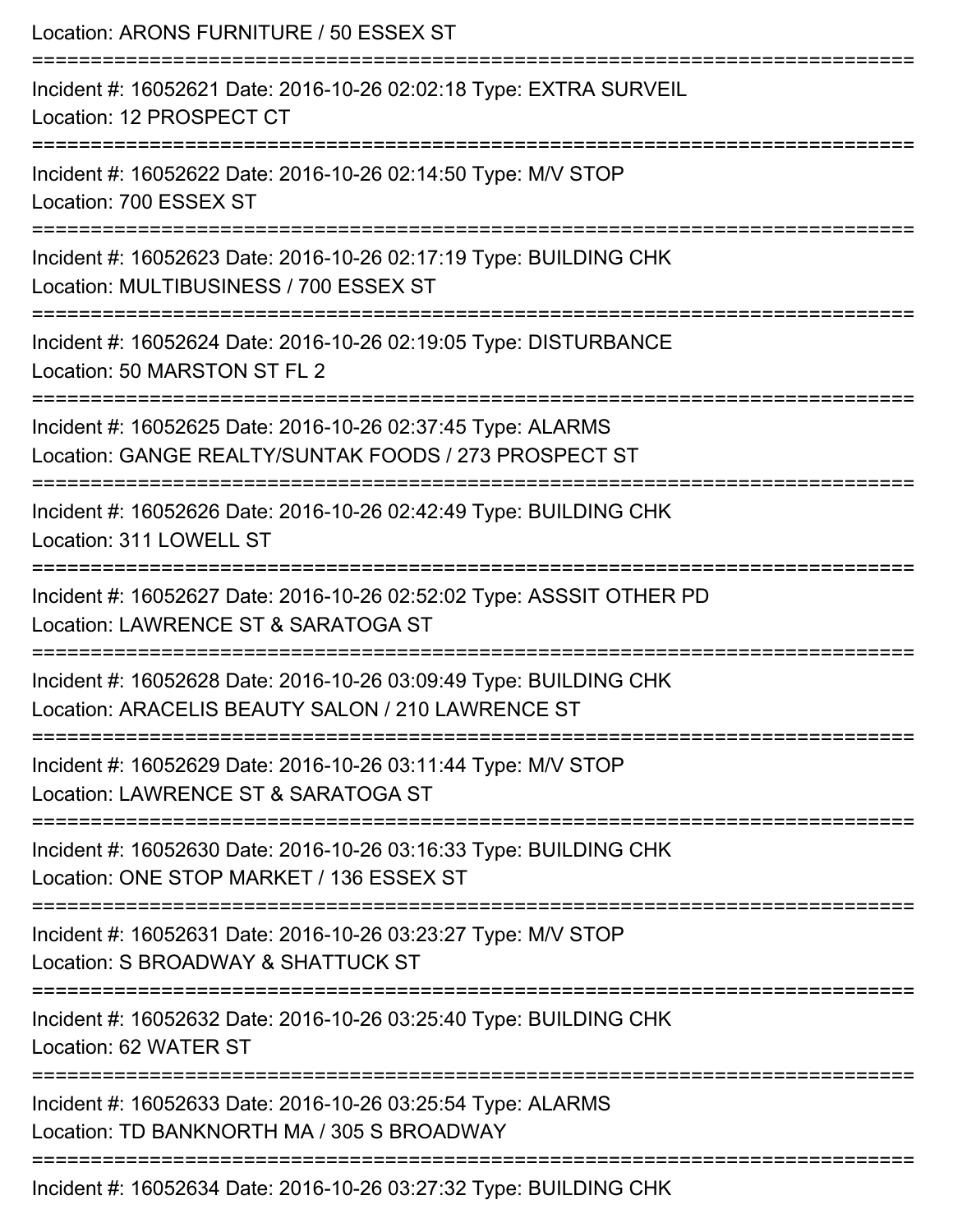| Incident #: 16052635 Date: 2016-10-26 03:40:55 Type: UNKNOWN PROB<br>Location: 24 BROMFIELD ST                    |
|-------------------------------------------------------------------------------------------------------------------|
| Incident #: 16052636 Date: 2016-10-26 04:03:40 Type: M/V STOP<br>Location: AMESBURY ST & LOWELL ST                |
| Incident #: 16052637 Date: 2016-10-26 06:09:07 Type: TOW/REPOSSED<br>Location: 8 ROLLINS ST                       |
| Incident #: 16052638 Date: 2016-10-26 06:16:44 Type: TOW/REPOSSED<br>Location: 108 ALLSTON ST                     |
| Incident #: 16052639 Date: 2016-10-26 06:19:15 Type: TOW/REPOSSED<br>Location: 212 OLIVE AV                       |
| Incident #: 16052640 Date: 2016-10-26 06:20:13 Type: UNWANTEDGUEST<br>Location: 176 WILLOW ST #1                  |
| Incident #: 16052641 Date: 2016-10-26 06:43:11 Type: ALARMS<br>Location: SOMERSWORTH / 433 MARKET ST              |
| Incident #: 16052642 Date: 2016-10-26 06:47:48 Type: HIT & RUN M/V<br>Location: FRANKLIN ST & BRADFORD ST         |
| Incident #: 16052643 Date: 2016-10-26 06:59:10 Type: MAL DAMAGE<br>Location: HIGGINS STATE POOL / 180 CRAWFORD ST |
| Incident #: 16052644 Date: 2016-10-26 07:05:11 Type: PARK & WALK<br>Location: BROADWAY                            |
| Incident #: 16052645 Date: 2016-10-26 07:11:05 Type: SUS PERS/MV<br>Location: 34 HAVERHILL ST                     |
| Incident #: 16052646 Date: 2016-10-26 07:32:18 Type: M/V STOP<br>Location: CRAWFORD ST & EXETER ST                |
| Incident #: 16052647 Date: 2016-10-26 07:34:57 Type: M/V STOP<br>Location: CRAWFORD ST & EXETER ST                |
| Incident #: 16052648 Date: 2016-10-26 07:37:19 Type: BUILDING CHK                                                 |

LUCAIN STATE BOOL / 100 CRAWFORD ST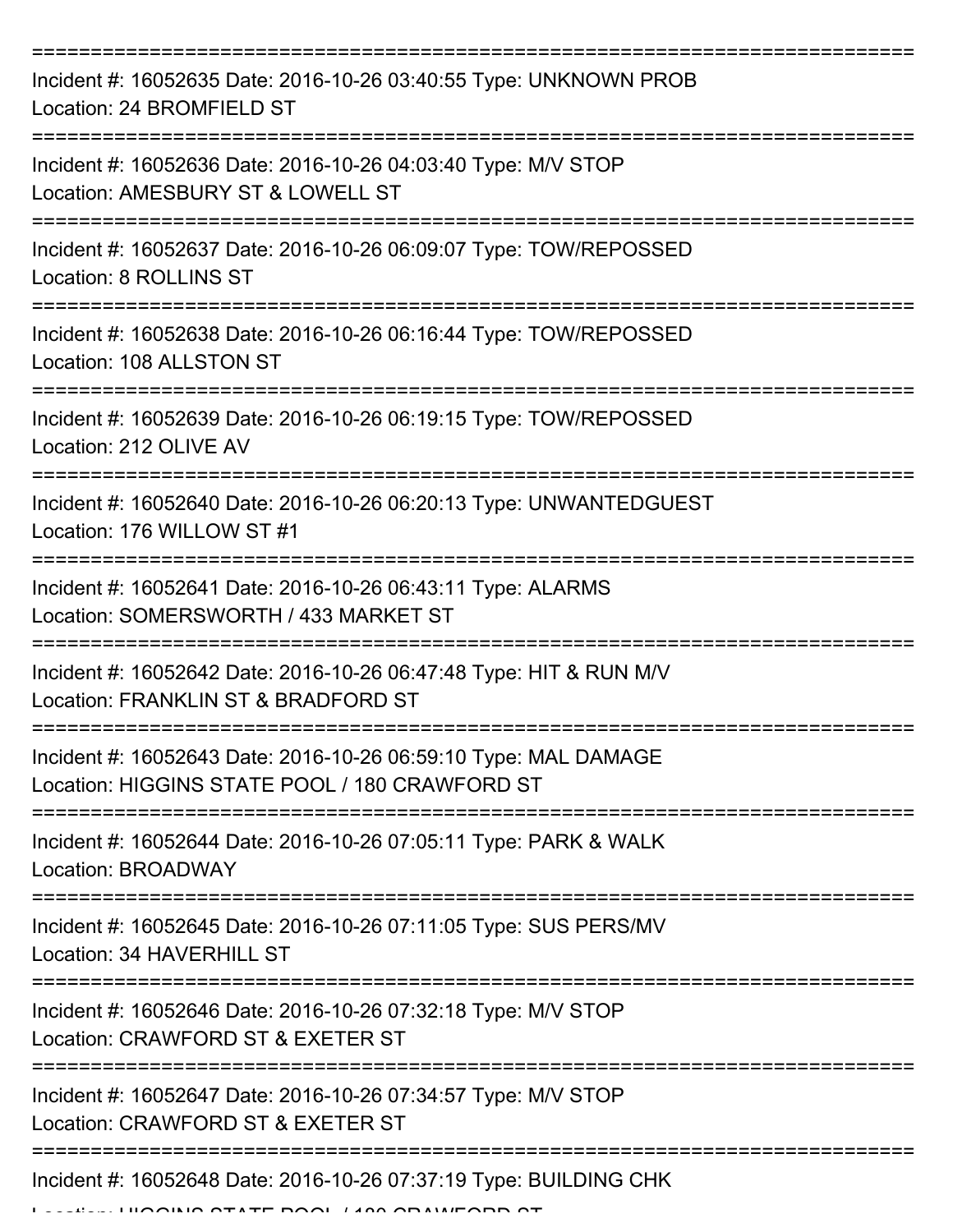| Incident #: 16052649 Date: 2016-10-26 07:38:44 Type: AUTO ACC/NO PI<br>Location: 100 MARSTON ST                              |
|------------------------------------------------------------------------------------------------------------------------------|
| Incident #: 16052650 Date: 2016-10-26 07:40:49 Type: FIGHT<br>Location: AMESBURY ST & CANAL ST                               |
| Incident #: 16052651 Date: 2016-10-26 07:45:33 Type: M/V STOP<br>Location: CRAWFORD ST & EXETER ST                           |
| Incident #: 16052652 Date: 2016-10-26 08:02:53 Type: SUS PERS/MV<br>Location: 629 HAVERHILL ST                               |
| Incident #: 16052653 Date: 2016-10-26 08:13:39 Type: ALARMS<br>Location: FLOWING RIVER INTERNATIONAL CHURCH / 530 BROADWAY   |
| Incident #: 16052654 Date: 2016-10-26 08:32:22 Type: TOW OF M/V<br>Location: TRESPASS / 220 MERRIMACK ST                     |
| Incident #: 16052655 Date: 2016-10-26 08:56:44 Type: 209A/SERVE<br>Location: 75 BROOKFIELD ST FL 3                           |
| =======<br>Incident #: 16052656 Date: 2016-10-26 09:12:41 Type: VIO CITY ORD<br>Location: 292 METHUEN ST                     |
| Incident #: 16052657 Date: 2016-10-26 09:22:30 Type: PARK & WALK<br>Location: BRADFORD ST & BROADWAY                         |
| Incident #: 16052658 Date: 2016-10-26 09:23:01 Type: MV/BLOCKING<br>Location: 97 HANCOCK ST                                  |
| Incident #: 16052659 Date: 2016-10-26 09:24:23 Type: DISTURBANCE<br>Location: PARKER ST & SPRINGFIELD ST                     |
| Incident #: 16052660 Date: 2016-10-26 09:28:48 Type: LARCENY/PAST<br>Location: AMERICA ELECTRONIC PLATING / 355 MERRIMACK ST |
| Incident #: 16052661 Date: 2016-10-26 09:37:35 Type: LIC PLATE STO<br>Location: 570 S UNION ST                               |
| Incident #: 16052662 Date: 2016-10-26 09:47:17 Type: M/V STOP                                                                |

Location: LOWELL ST & MADCIN ST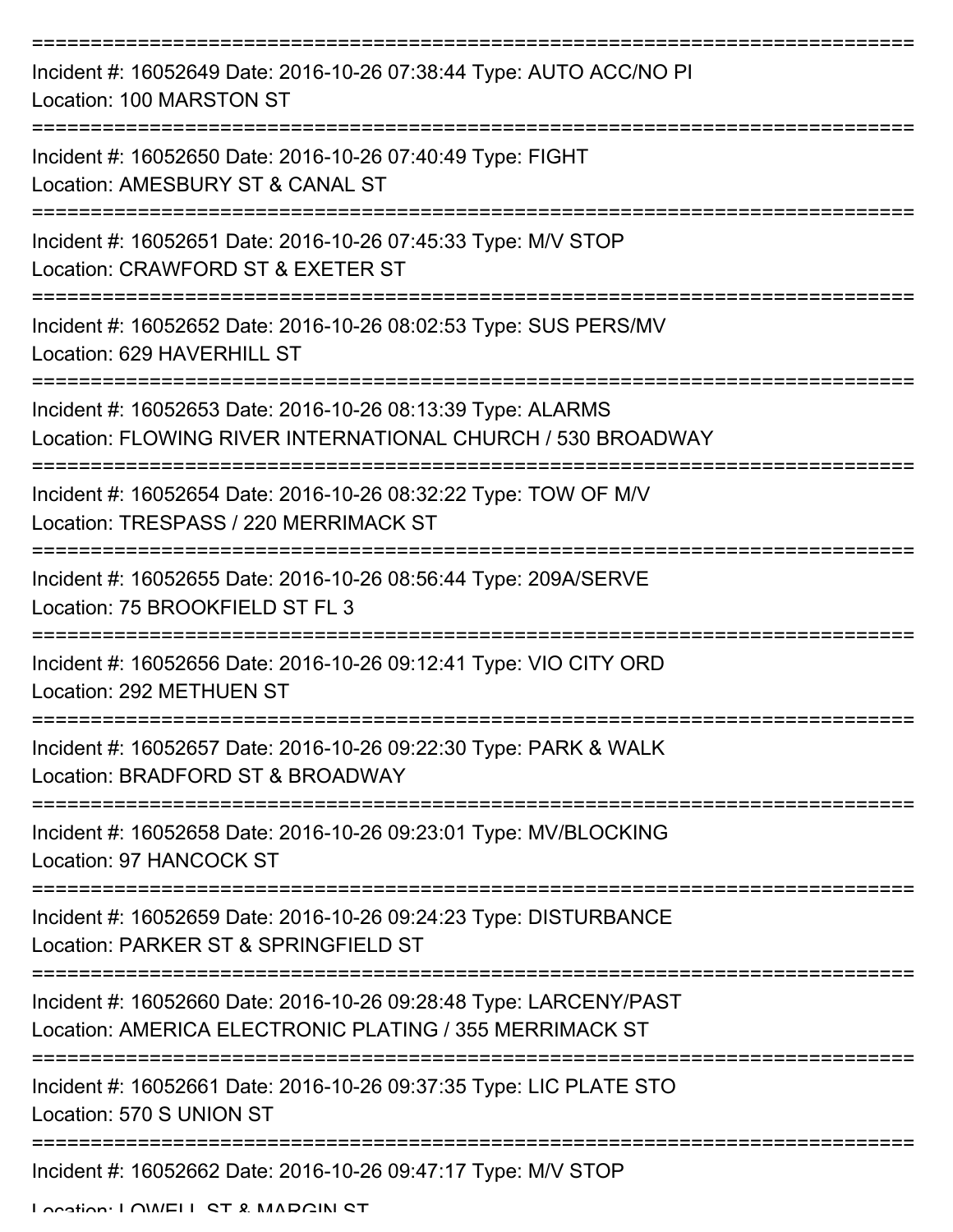| Incident #: 16052663 Date: 2016-10-26 09:58:35 Type: PARK & WALK<br>Location: BRADFORD ST & BROADWAY           |
|----------------------------------------------------------------------------------------------------------------|
| Incident #: 16052664 Date: 2016-10-26 09:59:16 Type: BUILDING CHK<br>Location: LAWRENCE STORE / 107 S UNION ST |
| Incident #: 16052665 Date: 2016-10-26 10:02:26 Type: PARK & WALK<br>Location: S UNION ST & SALEM ST            |
| Incident #: 16052666 Date: 2016-10-26 10:04:01 Type: M/V STOP<br>Location: E HAVERHILL ST & PROSPECT ST        |
| Incident #: 16052667 Date: 2016-10-26 10:08:53 Type: UNWANTEDGUEST<br>Location: 108 ABBOTT ST FL 1             |
| Incident #: 16052668 Date: 2016-10-26 10:10:34 Type: SUS PERS/MV<br>Location: 60 BROOK ST                      |
| Incident #: 16052669 Date: 2016-10-26 10:28:54 Type: ALARM/BURG<br>Location: MALAYA'S / 2 NEWBURY ST           |
| Incident #: 16052670 Date: 2016-10-26 10:32:17 Type: M/V STOP<br>Location: 34 EASTON ST                        |
| Incident #: 16052671 Date: 2016-10-26 10:49:40 Type: M/V STOP<br>Location: MARSTON ST (N)                      |
| ============<br>Incident #: 16052672 Date: 2016-10-26 10:52:40 Type: 209A/SERVE<br>Location: 70 N PARISH RD    |
| Incident #: 16052673 Date: 2016-10-26 11:00:21 Type: PARK & WALK<br>Location: MARKET ST & S UNION ST           |
| Incident #: 16052674 Date: 2016-10-26 11:10:20 Type: DRUG OVERDOSE<br>Location: 238 HAVERHILL ST FL 1ST        |
| Incident #: 16052675 Date: 2016-10-26 11:25:54 Type: COURT DOC SERVE<br>Location: 262 WATER ST                 |
| Incident #: 16052676 Date: 2016-10-26 11:27:05 Type: ALARM/BURG<br>Location: 78 MARSTON ST #B                  |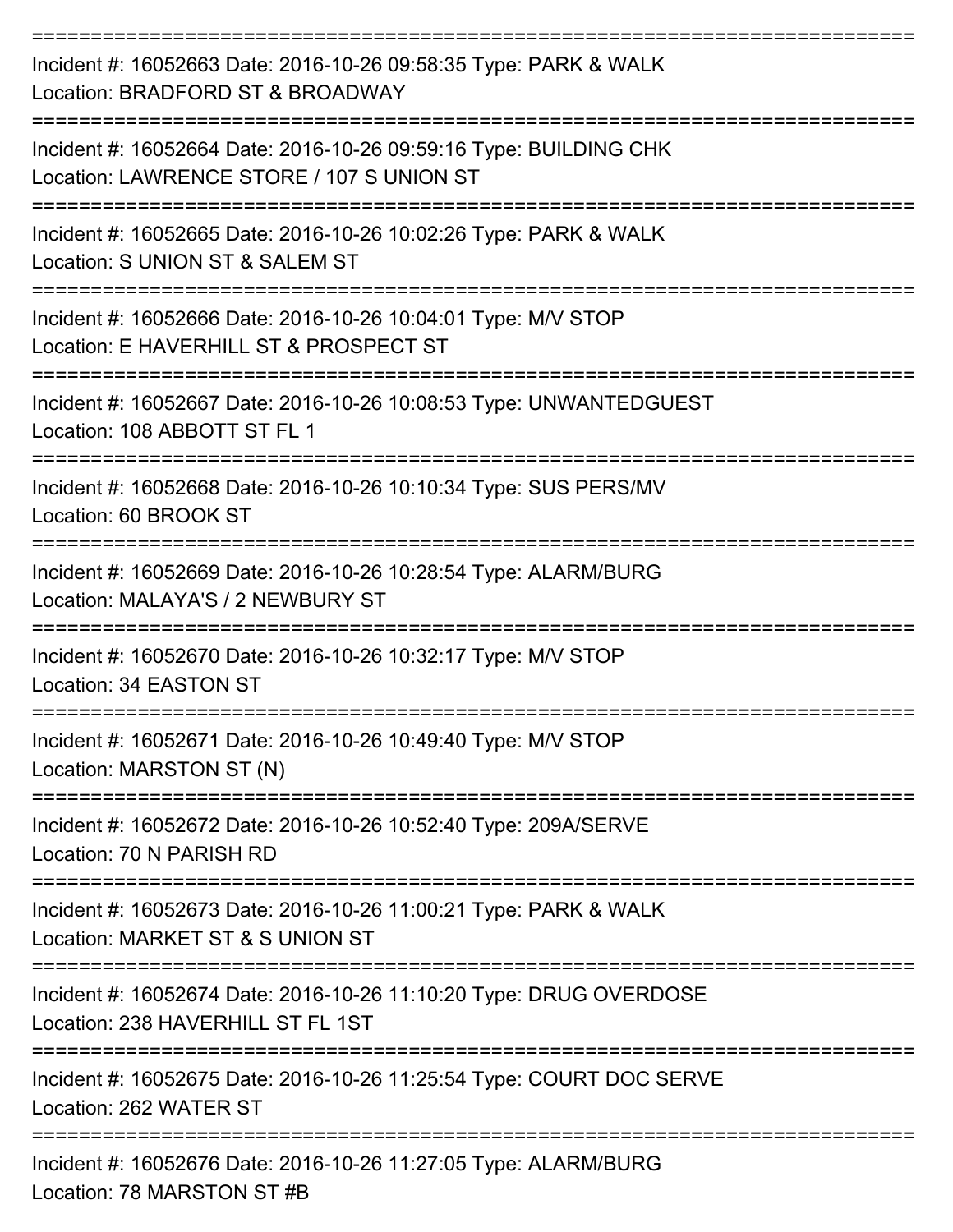| Incident #: 16052678 Date: 2016-10-26 11:32:20 Type: LARCENY/PAST<br>Location: 153 UNION ST                                    |
|--------------------------------------------------------------------------------------------------------------------------------|
| ;==================================<br>Incident #: 16052677 Date: 2016-10-26 11:35:22 Type: 209A/SERVE<br>Location: 18 ASH ST  |
| Incident #: 16052679 Date: 2016-10-26 11:39:34 Type: ALARM/BURG<br>Location: 22 EMERALD AV<br>================================ |
| Incident #: 16052681 Date: 2016-10-26 11:41:57 Type: HIT & RUN M/V<br>Location: 253 LOWELL ST                                  |
| Incident #: 16052680 Date: 2016-10-26 11:42:16 Type: AUTO ACC/UNK PI<br>Location: 264 S BROADWAY                               |
| Incident #: 16052682 Date: 2016-10-26 11:46:39 Type: DISABLED MV<br>Location: S BROADWAY & SALEM ST                            |
| :========================<br>Incident #: 16052684 Date: 2016-10-26 11:52:20 Type: CK WELL BEING<br>Location: 16 KEMPTON CT     |
| Incident #: 16052683 Date: 2016-10-26 11:54:28 Type: M/V STOP<br>Location: 137 MARSTON ST                                      |
| Incident #: 16052685 Date: 2016-10-26 11:59:22 Type: AUTO ACC/NO PI<br>Location: ESSEX ST & MEDFORD ST                         |
| Incident #: 16052686 Date: 2016-10-26 12:11:01 Type: 209A/SERVE<br>Location: 47 MELVIN ST                                      |
| Incident #: 16052687 Date: 2016-10-26 12:12:31 Type: M/V STOP<br>Location: 29 MARLBORO ST                                      |
| Incident #: 16052688 Date: 2016-10-26 12:15:47 Type: M/V STOP<br>Location: FOSTER ST & SPRINGFIELD ST                          |
| Incident #: 16052689 Date: 2016-10-26 12:17:46 Type: M/V STOP<br>Location: MARKET ST & S UNION ST                              |
| Incident #: 16052690 Date: 2016-10-26 12:38:13 Type: 209A/SERVE<br>Location: 75 BROOKFIELD ST                                  |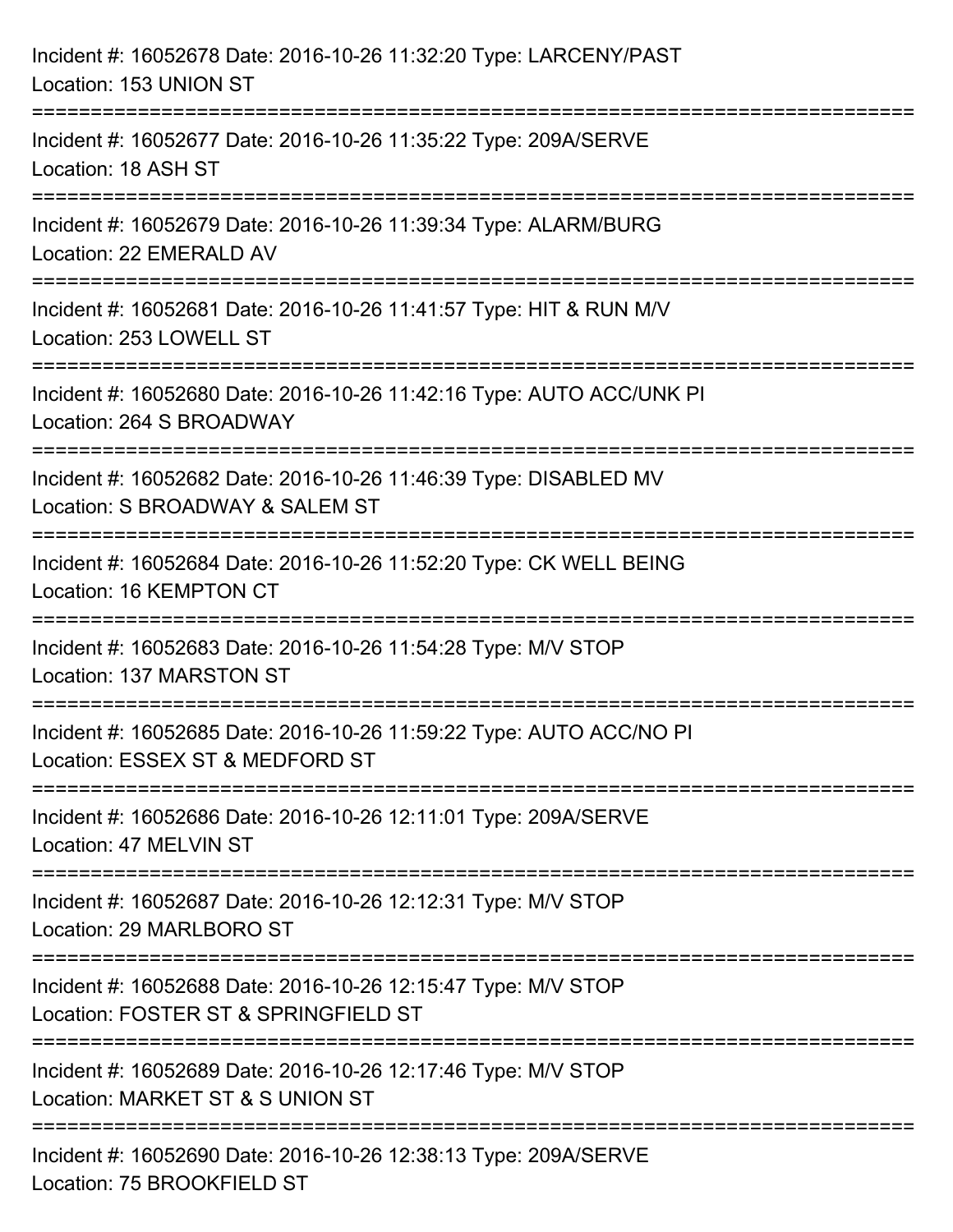| Incident #: 16052692 Date: 2016-10-26 12:56:53 Type: WARRANT SERVE<br>Location: BURGER KING / 187 BROADWAY         |
|--------------------------------------------------------------------------------------------------------------------|
| Incident #: 16052691 Date: 2016-10-26 12:57:08 Type: MEDIC SUPPORT<br>Location: 2 APPLETON ST                      |
| Incident #: 16052693 Date: 2016-10-26 13:13:12 Type: 209A/SERVE<br>Location: 322 HIGH ST                           |
| Incident #: 16052694 Date: 2016-10-26 13:29:02 Type: 209A/SERVE<br>Location: 112 MARSTON ST #307                   |
| Incident #: 16052695 Date: 2016-10-26 13:33:17 Type: UNKNOWN PROB<br>Location: 2 CURRIER ST                        |
| Incident #: 16052696 Date: 2016-10-26 13:33:57 Type: THREATS<br><b>Location: 2 CURRIER ST</b>                      |
| Incident #: 16052697 Date: 2016-10-26 13:46:13 Type: 209A/SERVE<br>Location: 24 HILLTOP AV                         |
| Incident #: 16052698 Date: 2016-10-26 13:56:36 Type: COURT DOC SERVE<br>Location: 60 KINGSTON ST                   |
| Incident #: 16052699 Date: 2016-10-26 14:00:47 Type: TOW OF M/V<br>Location: 104 JACKSON ST                        |
| Incident #: 16052700 Date: 2016-10-26 14:02:54 Type: M/V STOP<br>Location: ESSEX ST & MILTON ST                    |
| Incident #: 16052701 Date: 2016-10-26 14:05:55 Type: 209A/SERVE<br>Location: 7 DURHAM ST                           |
| Incident #: 16052702 Date: 2016-10-26 14:07:57 Type: GENERAL SERV<br>Location: PARTHUM SCHOOL / 255 E HAVERHILL ST |
| Incident #: 16052703 Date: 2016-10-26 14:08:15 Type: DISTURBANCE<br>Location: BRUCE SCHOOL / 135 BUTLER ST         |
| Incident #: 16052704 Date: 2016-10-26 14:11:01 Type: M/V STOP<br>Location: 304 AMES ST                             |

===========================================================================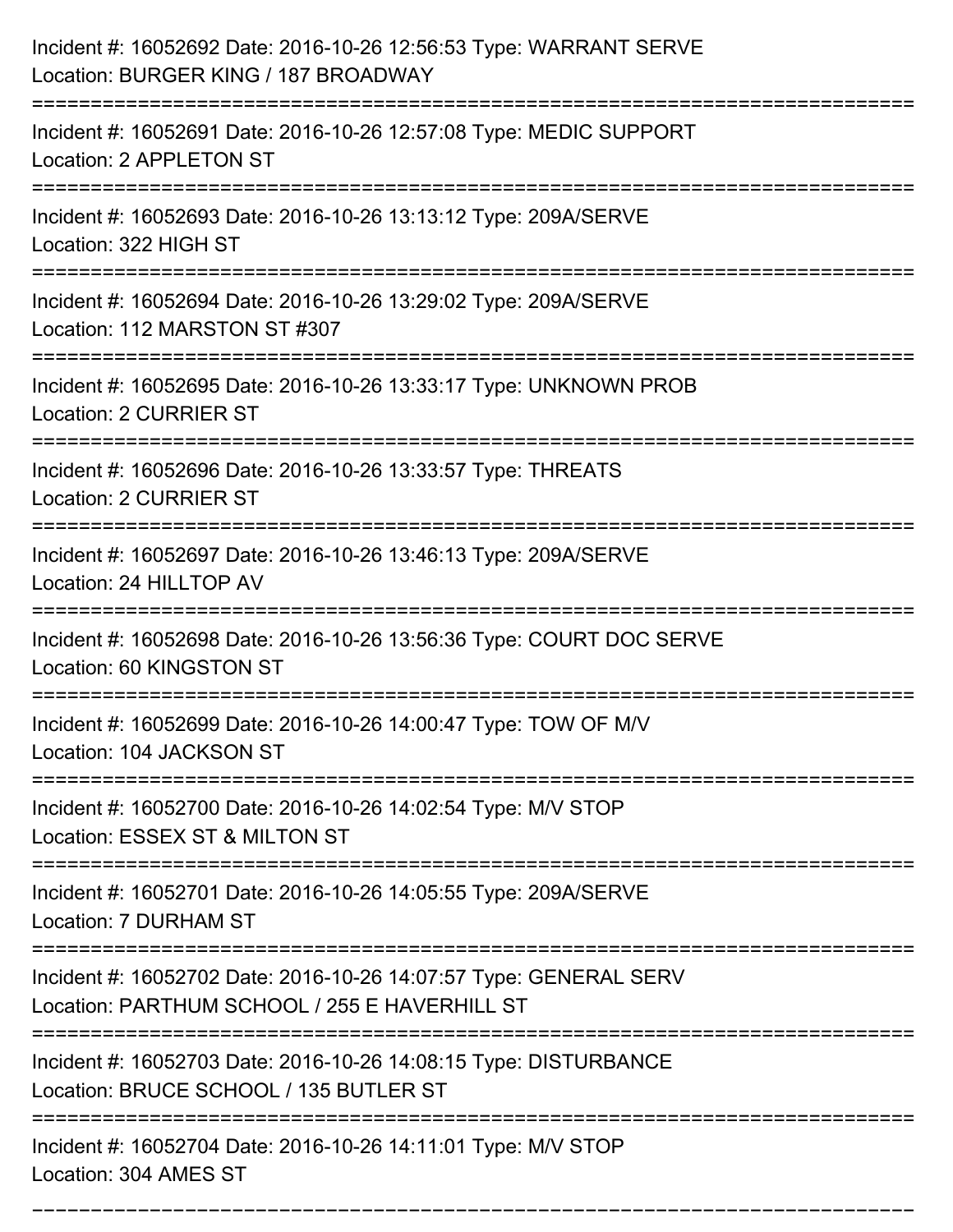| Incident #: 16052705 Date: 2016-10-26 14:12:20 Type: COURT DOC SERVE<br>Location: 24 BROMFIELD ST FL 1 |
|--------------------------------------------------------------------------------------------------------|
| Incident #: 16052706 Date: 2016-10-26 14:17:50 Type: 209A/SERVE<br>Location: 75 BROOKFIELD ST          |
| Incident #: 16052707 Date: 2016-10-26 14:28:33 Type: INVESTIGATION<br>Location: 90 LOWELL ST           |
| Incident #: 16052708 Date: 2016-10-26 14:32:38 Type: M/V STOP<br>Location: LAWRENCE ST & MYRTLE ST     |
| Incident #: 16052709 Date: 2016-10-26 14:42:29 Type: COURT DOC SERVE<br>Location: 203 BRUCE ST         |
| Incident #: 16052710 Date: 2016-10-26 15:01:30 Type: B&E/PAST<br>Location: 361 BROADWAY #3             |
| Incident #: 16052711 Date: 2016-10-26 15:03:52 Type: INVESTIGATION<br>Location: 240 WATER ST #D        |
| Incident #: 16052712 Date: 2016-10-26 15:07:29 Type: MAL DAMAGE<br>Location: 50 OAK ST FL 2ND          |
| Incident #: 16052713 Date: 2016-10-26 15:11:09 Type: M/V STOP<br>Location: ANDOVER ST & BEACON ST      |
| Incident #: 16052714 Date: 2016-10-26 15:17:00 Type: M/V STOP<br>Location: AMHERST ST & ANDOVER ST     |
| Incident #: 16052715 Date: 2016-10-26 15:18:02 Type: TOW OF M/V<br>Location: 190 MERRIMACK ST          |
| Incident #: 16052716 Date: 2016-10-26 15:20:07 Type: MISSING PERS<br>Location: 294 HOWARD ST           |
| Incident #: 16052717 Date: 2016-10-26 15:24:46 Type: AUTO ACC/NO PI<br>Location: AMES ST & HUDSON AV   |
| Incident #: 16052718 Date: 2016-10-26 15:25:37 Type: GENERAL SERV<br>Location: 1 GENERAL ST            |
|                                                                                                        |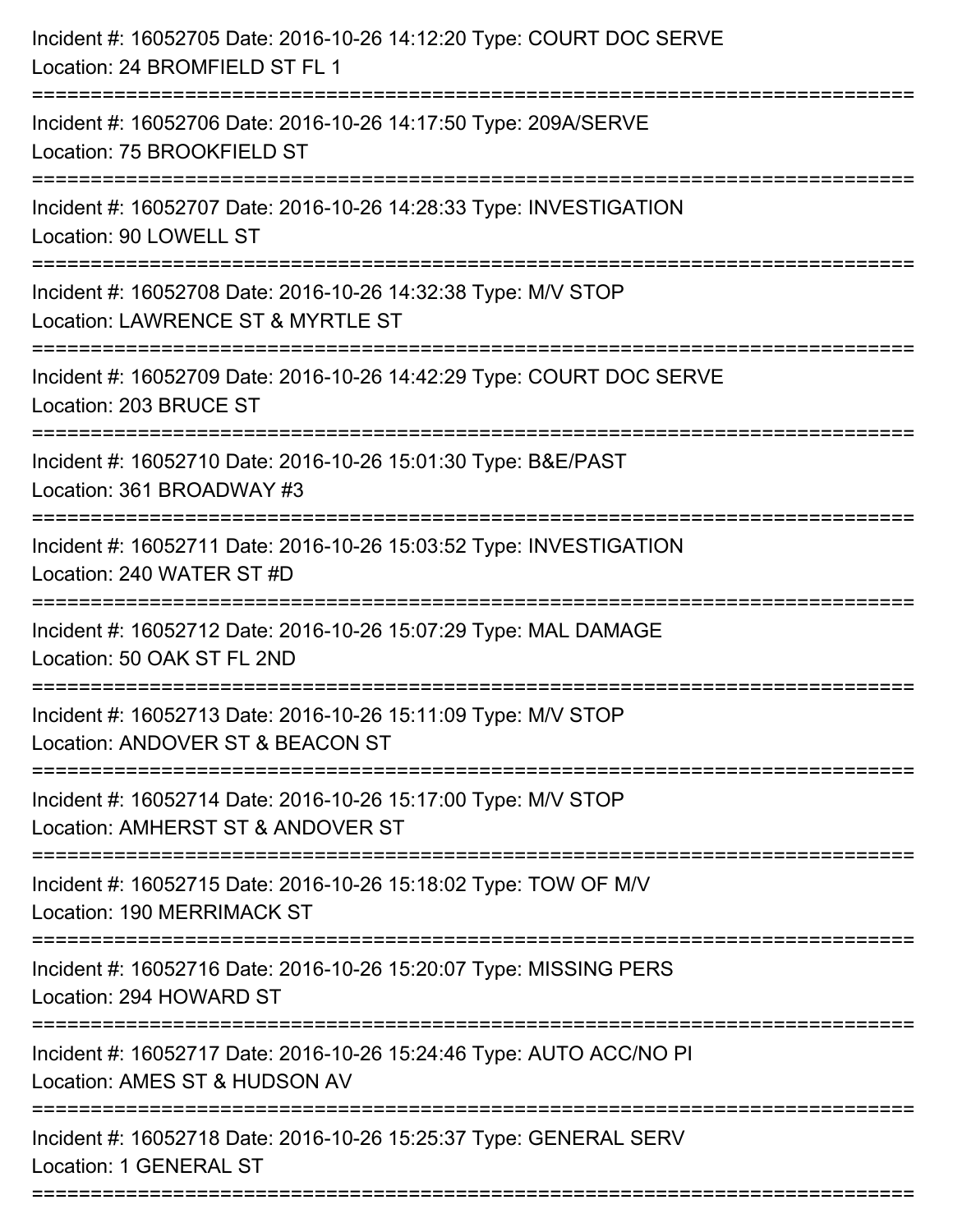| Incident #: 16052720 Date: 2016-10-26 15:52:08 Type: AUTO ACC/NO PI<br>Location: 131 S UNION ST<br>Incident #: 16052721 Date: 2016-10-26 15:53:02 Type: ANIMAL COMPL<br>Location: 8 EVERETT ST<br>Incident #: 16052722 Date: 2016-10-26 15:58:22 Type: DISORDERLY<br>Location: LAWRENCE HIGH SCHOOL / 233 HAVERHILL ST<br>Incident #: 16052723 Date: 2016-10-26 16:02:11 Type: KEEP PEACE<br>Location: 2 MUSEUM SQ<br>Incident #: 16052724 Date: 2016-10-26 16:15:26 Type: CK WELL BEING<br>Location: 34 HAVERHILL ST<br>Incident #: 16052725 Date: 2016-10-26 16:18:10 Type: M/V STOP<br>Location: DUCK BRIDGE / 0 ISLAND ST<br>:====================<br>Incident #: 16052727 Date: 2016-10-26 16:19:47 Type: CK WELL BEING<br>Location: 525 ESSEX ST<br>Incident #: 16052726 Date: 2016-10-26 16:19:50 Type: INVEST CONT<br>Location: 62 WATER ST |
|-----------------------------------------------------------------------------------------------------------------------------------------------------------------------------------------------------------------------------------------------------------------------------------------------------------------------------------------------------------------------------------------------------------------------------------------------------------------------------------------------------------------------------------------------------------------------------------------------------------------------------------------------------------------------------------------------------------------------------------------------------------------------------------------------------------------------------------------------------|
|                                                                                                                                                                                                                                                                                                                                                                                                                                                                                                                                                                                                                                                                                                                                                                                                                                                     |
|                                                                                                                                                                                                                                                                                                                                                                                                                                                                                                                                                                                                                                                                                                                                                                                                                                                     |
|                                                                                                                                                                                                                                                                                                                                                                                                                                                                                                                                                                                                                                                                                                                                                                                                                                                     |
|                                                                                                                                                                                                                                                                                                                                                                                                                                                                                                                                                                                                                                                                                                                                                                                                                                                     |
|                                                                                                                                                                                                                                                                                                                                                                                                                                                                                                                                                                                                                                                                                                                                                                                                                                                     |
|                                                                                                                                                                                                                                                                                                                                                                                                                                                                                                                                                                                                                                                                                                                                                                                                                                                     |
|                                                                                                                                                                                                                                                                                                                                                                                                                                                                                                                                                                                                                                                                                                                                                                                                                                                     |
|                                                                                                                                                                                                                                                                                                                                                                                                                                                                                                                                                                                                                                                                                                                                                                                                                                                     |
| Incident #: 16052728 Date: 2016-10-26 16:21:00 Type: DK (DRUNK)<br>Location: 400 MT VERNON ST                                                                                                                                                                                                                                                                                                                                                                                                                                                                                                                                                                                                                                                                                                                                                       |
| Incident #: 16052729 Date: 2016-10-26 16:22:41 Type: DISABLED MV<br>Location: HAVERHILL ST & LAWRENCE ST                                                                                                                                                                                                                                                                                                                                                                                                                                                                                                                                                                                                                                                                                                                                            |
| Incident #: 16052730 Date: 2016-10-26 16:25:08 Type: LARCENY/PAST<br>Location: 33 S BROADWAY                                                                                                                                                                                                                                                                                                                                                                                                                                                                                                                                                                                                                                                                                                                                                        |
| Incident #: 16052731 Date: 2016-10-26 16:25:23 Type: ANIMAL COMPL<br>Location: 57 BROMFIELD ST                                                                                                                                                                                                                                                                                                                                                                                                                                                                                                                                                                                                                                                                                                                                                      |
| Incident #: 16052732 Date: 2016-10-26 16:26:41 Type: ALARM/BURG<br>Location: 39 MEDFORD ST                                                                                                                                                                                                                                                                                                                                                                                                                                                                                                                                                                                                                                                                                                                                                          |

Incident #: 16052733 Date: 2016 10 26 16:31:17 Date: 2016 10 26 16:31:16 Date: 20<br>.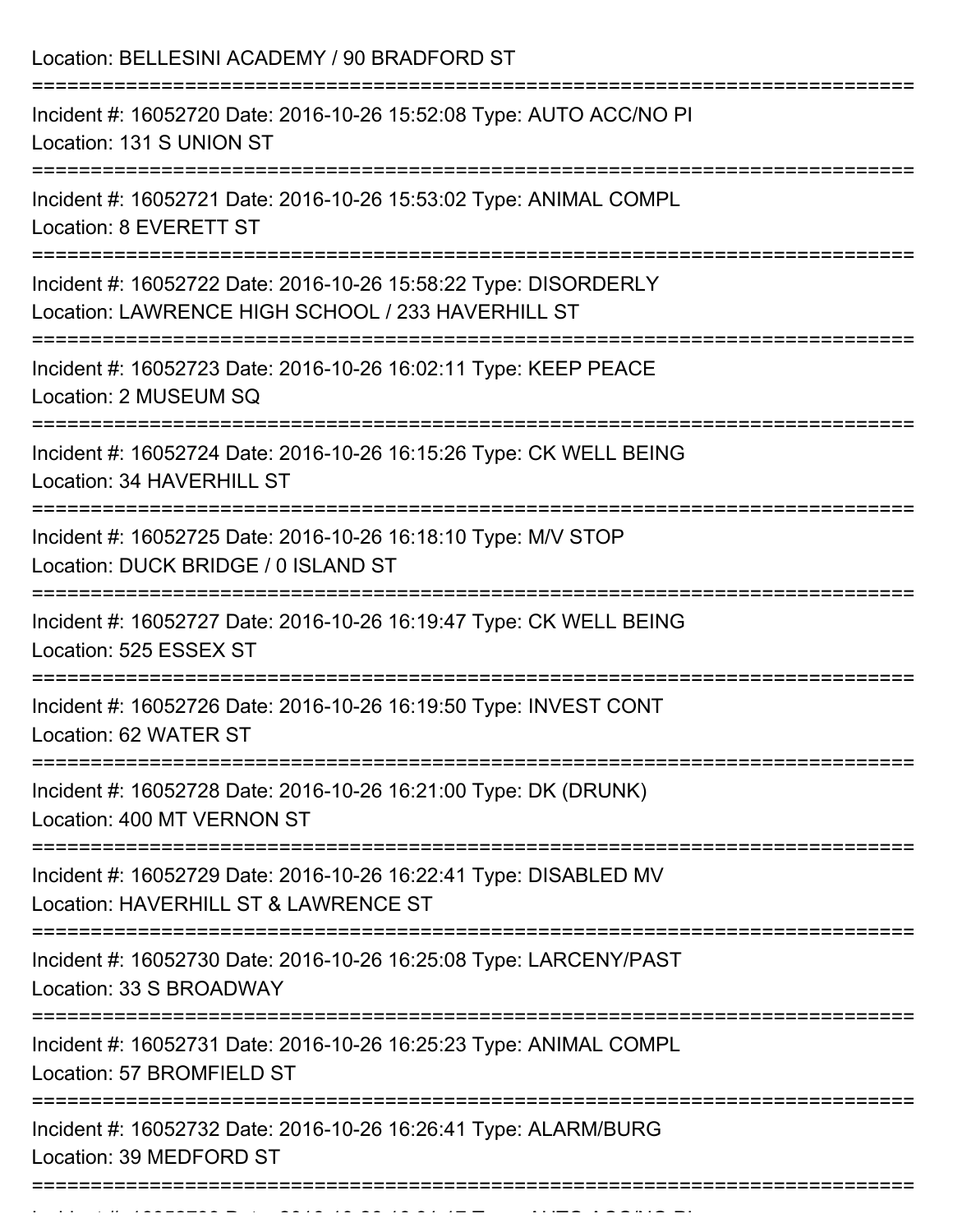Location: ESSEX ST & NEWBURY ST =========================================================================== Incident #: 16052734 Date: 2016-10-26 16:36:17 Type: WARRANT SERVE Location: 227 LAWRENCE ST =========================================================================== Incident #: 16052735 Date: 2016-10-26 16:43:37 Type: MEDIC SUPPORT Location: METHUEN ST & MILL ST =========================================================================== Incident #: 16052736 Date: 2016-10-26 16:45:00 Type: DK (DRUNK) Location: 447 MT VERNON ST =========================================================================== Incident #: 16052737 Date: 2016-10-26 17:18:00 Type: SUICIDE ATTEMPT Location: 280 MERRIMACK ST FL 2 =========================================================================== Incident #: 16052738 Date: 2016-10-26 17:49:37 Type: A&B PROG Location: 187 MT VERNON ST =========================================================================== Incident #: 16052739 Date: 2016-10-26 17:51:54 Type: ASSIST FIRE Location: 115 BENNINGTON ST =========================================================================== Incident #: 16052740 Date: 2016-10-26 17:54:32 Type: ALARM/BURG Location: 134 BYRON AV =========================================================================== Incident #: 16052741 Date: 2016-10-26 18:05:41 Type: ALARM/BURG Location: 115 BENNINGTON ST =========================================================================== Incident #: 16052742 Date: 2016-10-26 18:07:49 Type: NOISE ORD Location: 79 BODWELL ST =========================================================================== Incident #: 16052743 Date: 2016-10-26 18:10:30 Type: M/V STOP Location: MERRIMACK ST & S BROADWAY =========================================================================== Incident #: 16052744 Date: 2016-10-26 18:21:01 Type: M/V STOP Location: 606 ANDOVER ST =========================================================================== Incident #: 16052745 Date: 2016-10-26 18:23:31 Type: AUTO ACC/NO PI Location: WALGREENS / 135 BROADWAY =========================================================================== Incident #: 16052746 Date: 2016-10-26 18:25:29 Type: M/V STOP Location: BROADWAY & GREEN ST ======================================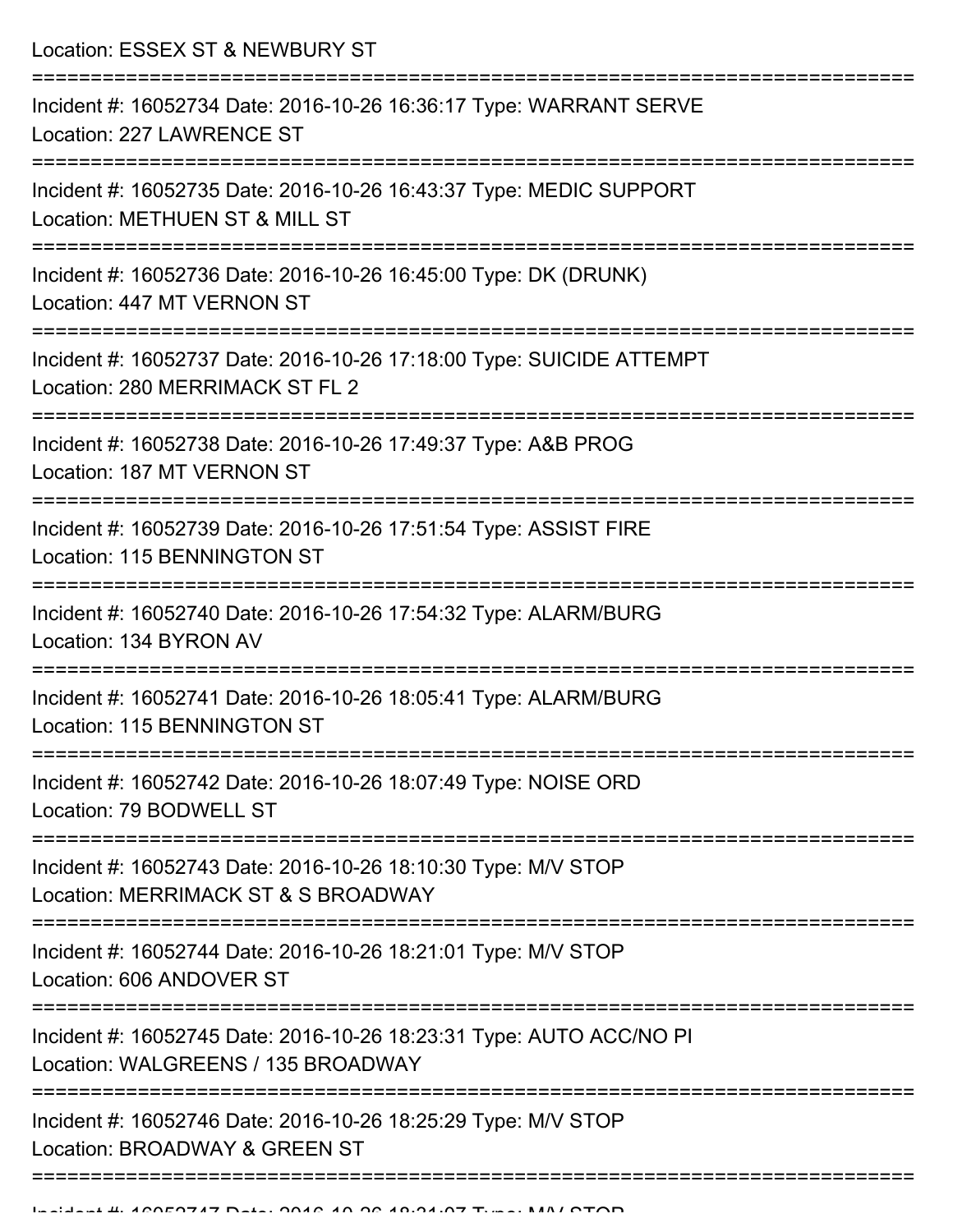| Location: MAPLE ST & SHORT ST                                                                                                                                                |
|------------------------------------------------------------------------------------------------------------------------------------------------------------------------------|
| Incident #: 16052748 Date: 2016-10-26 18:33:58 Type: M/V STOP<br>Location: TREMONT ST & WEST ST<br>:===================================<br>================================= |
| Incident #: 16052749 Date: 2016-10-26 18:42:21 Type: ANIMAL COMPL<br>Location: 57 BROMFIELD ST FL 1                                                                          |
| Incident #: 16052750 Date: 2016-10-26 18:46:36 Type: RECOV/STOL/MV<br>Location: 12 DIAMOND ST<br>==============================                                              |
| Incident #: 16052751 Date: 2016-10-26 18:48:07 Type: SUS PERS/MV<br>Location: BROADWAY & TREMONT ST                                                                          |
| Incident #: 16052752 Date: 2016-10-26 18:50:30 Type: M/V STOP<br>Location: 50 S BROADWAY                                                                                     |
| ==============================<br>Incident #: 16052753 Date: 2016-10-26 18:51:05 Type: M/V STOP<br>Location: LAWRENCE ST & PARK ST                                           |
| Incident #: 16052754 Date: 2016-10-26 18:51:39 Type: MV/BLOCKING<br>Location: 495 HAMPSHIRE ST                                                                               |
| Incident #: 16052755 Date: 2016-10-26 18:53:37 Type: OFFICER ASSIS<br>Location: 75 HAVERHILL ST                                                                              |
| Incident #: 16052756 Date: 2016-10-26 19:09:56 Type: A&B PAST<br>Location: 1 GENERAL ST                                                                                      |
| Incident #: 16052757 Date: 2016-10-26 19:18:47 Type: M/V STOP<br><b>Location: CENTRAL BRIDGE</b>                                                                             |
| Incident #: 16052758 Date: 2016-10-26 19:25:50 Type: M/V STOP<br>Location: CANAL ST & HAMPSHIRE ST                                                                           |
| Incident #: 16052759 Date: 2016-10-26 19:27:51 Type: M/V STOP<br>Location: ARLINGTON ST & CENTRE ST                                                                          |
| Incident #: 16052760 Date: 2016-10-26 19:34:57 Type: MISSING PERS<br>Location: 2 RIVERVIEW PL                                                                                |
| Incident #: 16052761 Date: 2016-10-26 19:40:09 Type: M/V STOP                                                                                                                |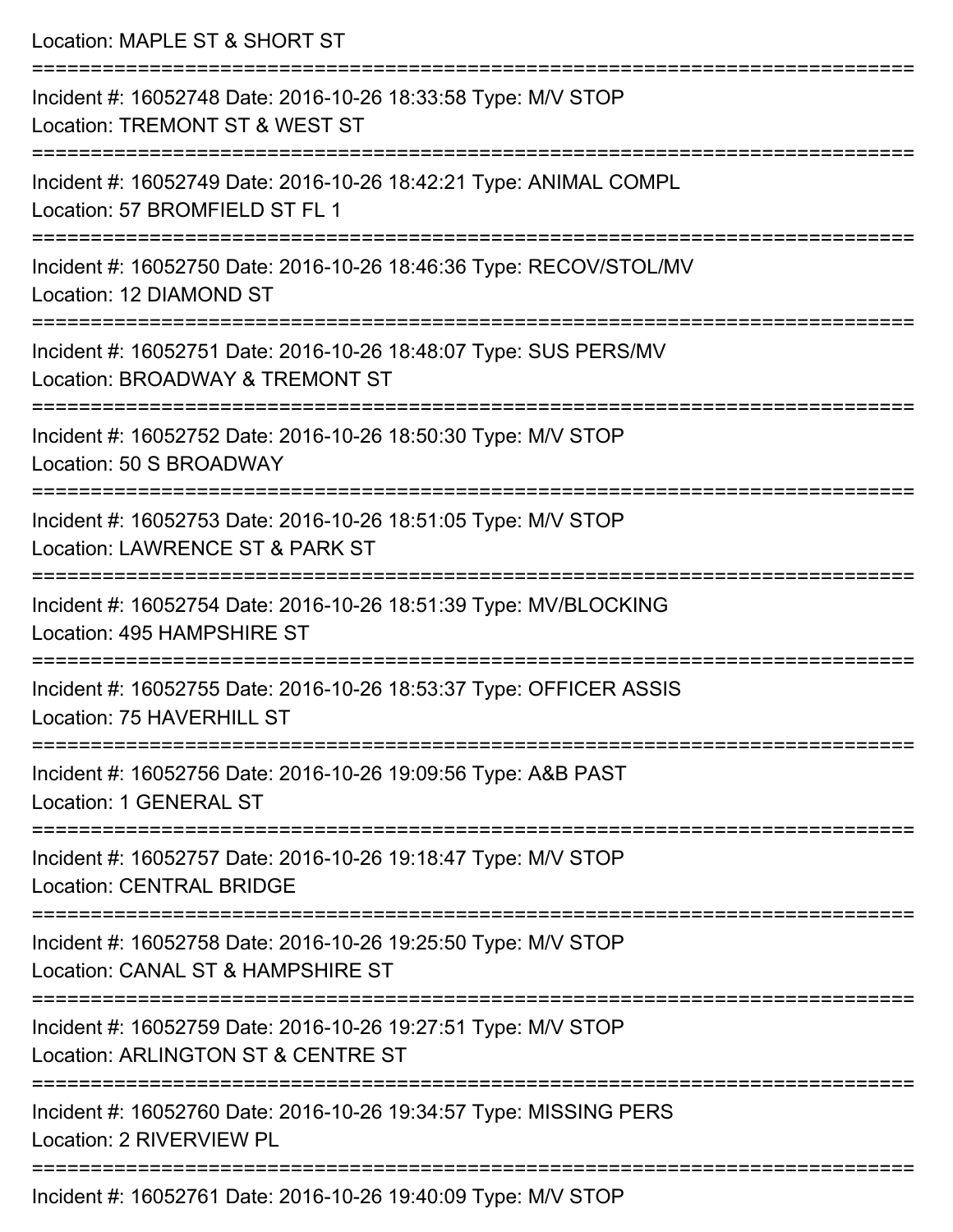| Incident #: 16052762 Date: 2016-10-26 19:41:18 Type: M/V STOP<br>Location: LAWRENCE ST & WALNUT ST   |
|------------------------------------------------------------------------------------------------------|
| Incident #: 16052763 Date: 2016-10-26 19:48:44 Type: M/V STOP<br>Location: LAWRENCE ST & METHUEN ST  |
| Incident #: 16052764 Date: 2016-10-26 19:56:54 Type: M/V STOP<br>Location: LAWRENCE ST & WALNUT ST   |
| Incident #: 16052765 Date: 2016-10-26 19:59:11 Type: SUS PERS/MV<br>Location: 21 LOGAN ST            |
| Incident #: 16052766 Date: 2016-10-26 20:05:02 Type: M/V STOP<br><b>Location: 35 MERRIMACK ST</b>    |
| Incident #: 16052767 Date: 2016-10-26 20:05:55 Type: UNKNOWN PROB<br>Location: 11 SUMMER ST #S103    |
| Incident #: 16052768 Date: 2016-10-26 20:12:57 Type: B&E/PAST<br>Location: 3 OAKWOOD AV FL 2         |
| Incident #: 16052769 Date: 2016-10-26 20:35:11 Type: CK WELL BEING<br>Location: 193 UNION ST         |
| Incident #: 16052770 Date: 2016-10-26 20:53:41 Type: M/V STOP<br>Location: LIBERTY AV & MT VERNON ST |
| Incident #: 16052771 Date: 2016-10-26 20:54:31 Type: MV/BLOCKING<br><b>Location: 7 DURANT ST</b>     |
| Incident #: 16052772 Date: 2016-10-26 21:04:50 Type: M/V STOP<br>Location: MERRIMACK ST & S BROADWAY |
| Incident #: 16052773 Date: 2016-10-26 21:07:32 Type: M/V STOP<br>Location: GROVE ST & PROSPECT ST    |
| Incident #: 16052774 Date: 2016-10-26 21:16:06 Type: M/V STOP<br>Location: MERRIMACK ST & S UNION ST |
| Incident #: 16052775 Date: 2016-10-26 21:21:11 Type: STOL/MV/PAS                                     |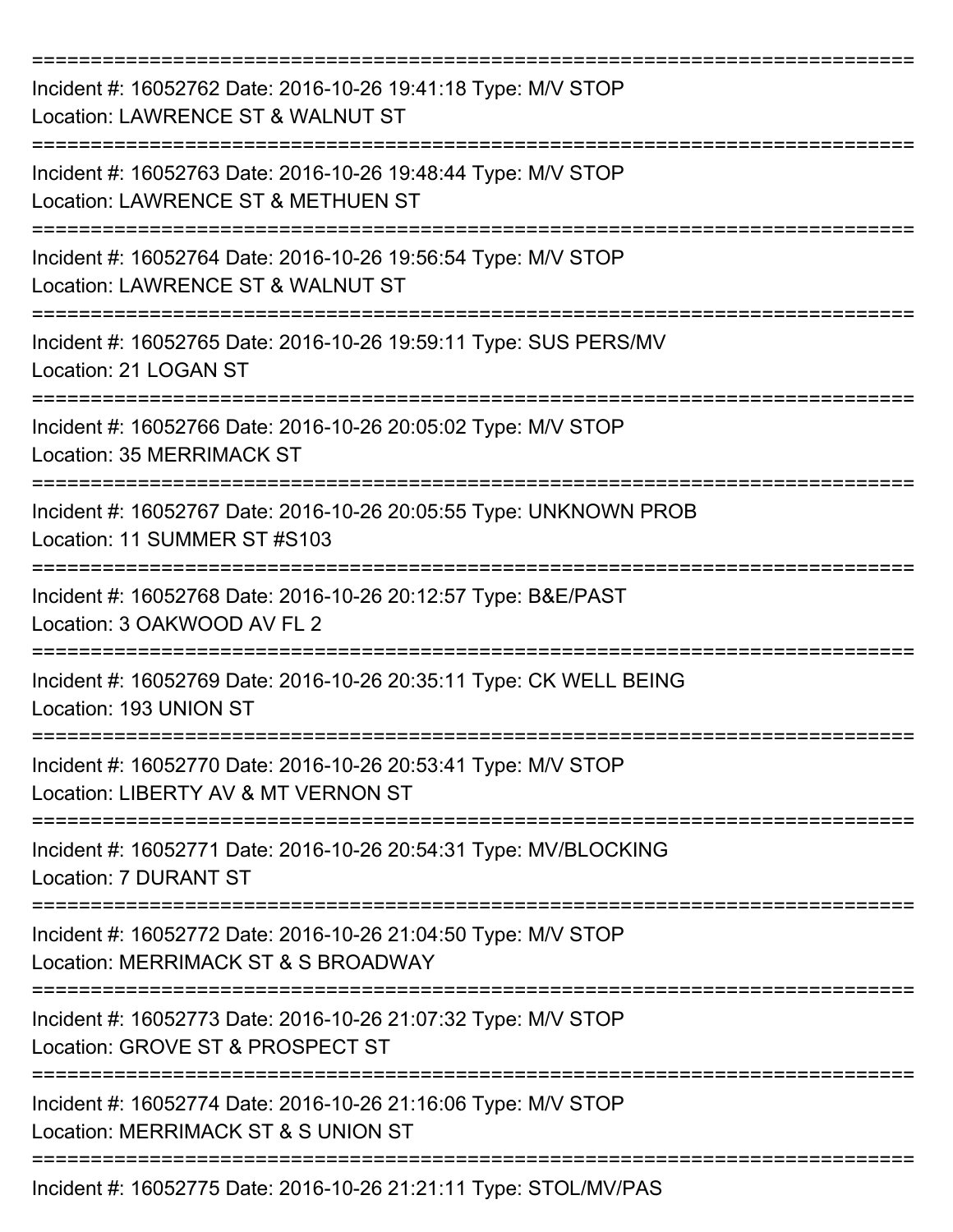| Incident #: 16052776 Date: 2016-10-26 21:43:26 Type: M/V STOP<br>Location: FOSTER ST & MARKET ST                                      |
|---------------------------------------------------------------------------------------------------------------------------------------|
| Incident #: 16052777 Date: 2016-10-26 21:45:54 Type: M/V STOP<br>Location: GENERAL ST & PROSPECT ST                                   |
| Incident #: 16052778 Date: 2016-10-26 21:48:48 Type: STOL/MV/PAS<br>Location: 136 SANBORN ST                                          |
| Incident #: 16052779 Date: 2016-10-26 21:54:29 Type: TOW/REPOSSED<br>Location: 49 HALLENAN AV                                         |
| Incident #: 16052780 Date: 2016-10-26 22:08:56 Type: ALARM/BURG<br>Location: 435-A WINTHROP AV<br>:================================== |
| Incident #: 16052781 Date: 2016-10-26 22:22:27 Type: M/V STOP<br>Location: 80 HAVERHILL ST                                            |
| Incident #: 16052782 Date: 2016-10-26 22:33:51 Type: UNKNOWN PROB<br>Location: 321 SALEM ST                                           |
| Incident #: 16052783 Date: 2016-10-26 22:39:33 Type: M/V STOP<br>Location: 111 WALNUT ST                                              |
| Incident #: 16052784 Date: 2016-10-26 22:55:09 Type: SUS PERS/MV<br>Location: 2 INMAN ST                                              |
| Incident #: 16052785 Date: 2016-10-26 22:59:57 Type: M/V STOP<br>Location: BENNINGTON ST & LAWRENCE ST                                |
| Incident #: 16052786 Date: 2016-10-26 23:01:04 Type: ALARM/BURG<br>Location: 90-98 WINTHROP AV                                        |
| Incident #: 16052787 Date: 2016-10-26 23:08:55 Type: M/V STOP<br>Location: COMMON ST & FRANKLIN ST                                    |
| Incident #: 16052788 Date: 2016-10-26 23:17:37 Type: M/V STOP<br>Location: BOYD ST & S BROADWAY                                       |
| Incident #: 16052789 Date: 2016-10-26 23:21:35 Type: M/V STOP                                                                         |